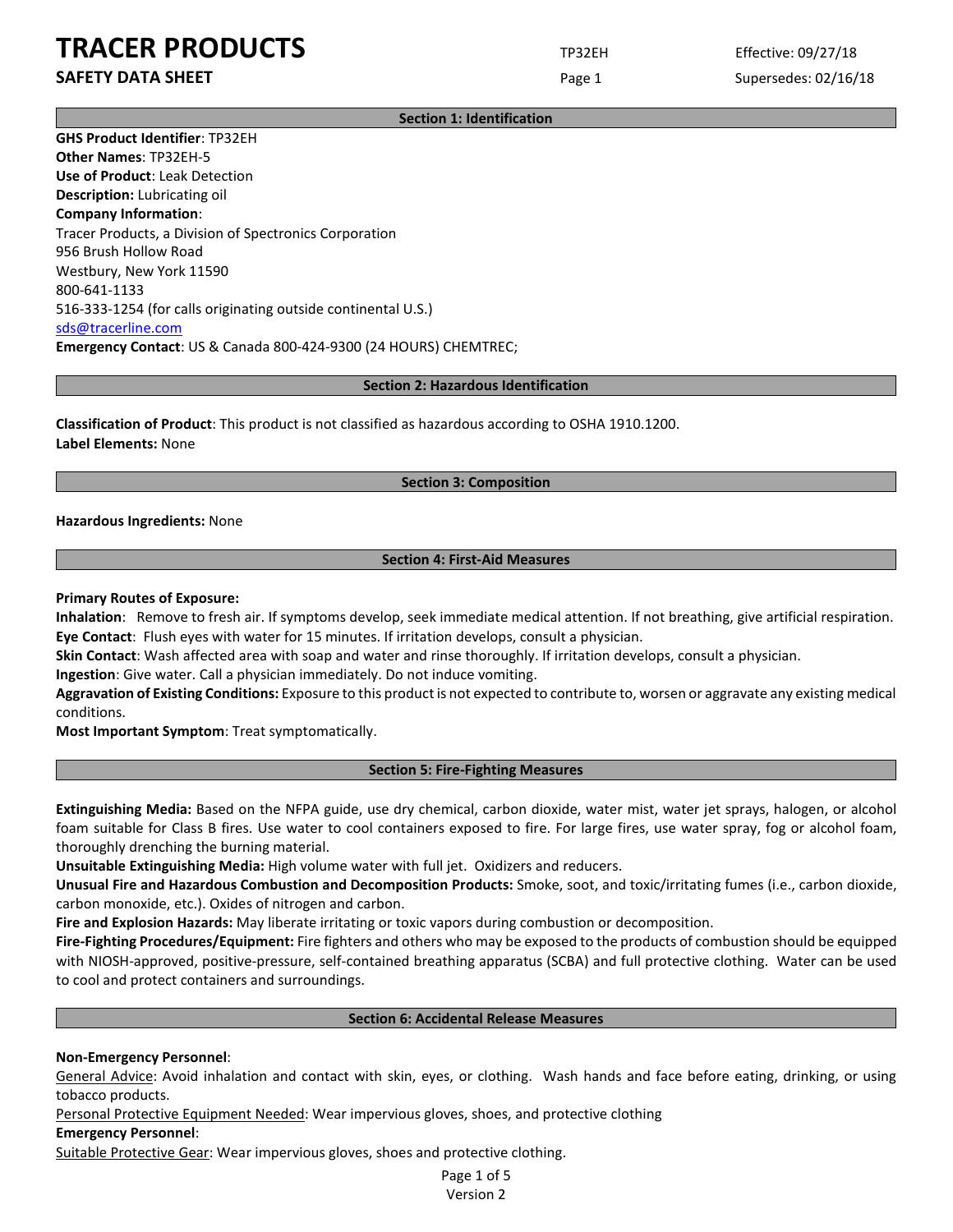# **SAFETY DATA SHEET** SUPERFOUR CONSUMING THE Page 2 Supersedes: 02/16/18

Unsuitable Protective Gear: Not Applicable

**Environmental Precautions**: Prevent any contamination of local soils and water supply. Prevent ground water infiltration or any ground penetration. Avoid the spreading or entering into watercourses by using sand, soil, or other types of barriers. If contamination into water course or sewage system, alert appropriate authorities.

# **Containment/Clean-up Methods**:

Containment & Recovery of Product: Contain with absorbent material, such as clay, soil, universal binding medium, or any commercially available absorbent. Shovel reclaimed dye and absorbent into a recovery or salvage drums for disposal. For larger spills, transfer to a salvage tank for recovery or safe disposal. Any residues should be treated like a small spill. This is not a RCRA hazardous waste per Title 40 CFR 261. Stop material from contaminating soil, or from entering sewers or bodies of water. For larger spills, transfer to a salvage tank for safe recovery/disposal. Residues are treated as small spills.

Disposal**:** Either incinerate or land fill in accordance with applicable local, state and federal regulations.

## **Section 7: Handling and Storage**

**Handling Precautions:** Use product only in well ventilated areas. Avoid breathing in mists or vapors from a heated product. Avoid formation of mists. Avoid heating product near flash point. Avoid prolonged or repeated contact with skin. Handle in ambient temperature.

**Storage Conditions:** Store in a cool, dry, well-ventilated area away from heat, ignition sources, and direct sunlight. Always keep containers tightly closed. Store away from oxidizing and reducing agents.

**Personal Hygiene:** Wash hands before breaks and at the end of the work day. Do not carry cleaning clothes used to absorb product in clothing. General hygiene measures for chemicals apply.

**Empty Container Precautions:** Do not reuse empty container for any purpose.

## **Section 8: Exposure Controls/Personal Protection**

**Occupational Exposure Limits**: No exposure limits have been established for this product.

**Biological Exposure Limits**: No data available

**Engineering Controls/Ventilation**: Maintain airborne concentrations below the established exposure limits by providing adequate ventilation. General (dilution) ventilation should be acceptable. Additional local exhaust ventilation is recommended where dusts, mists or vapors may be released.

# **Personal Protective Equipment**:

Respiratory Protection: Avoid breathing vapor and/or mist. If occupational exposure limits are exceeded wear NIOSH/OSHA approved equipment. Use a respiratory protection fitted with a combination filter A-P3 for short term use. High airborne concentrations may necessitate the use of self-contained breathing apparatus (SCBA) or a supplied air respirator. Respiratory protection programs must be in compliance with 29 CFR 1910.134.

Skin Protection: Wear protective clothing and appropriate impervious gloves.

Eye Protection: Wear safety goggles with peripheral coverage approved to EU Standard EN 166, AS/NZS 1337. An eye wash facility should be readily available.

Hand Protection: When in contact with material, be sure to use proper gloves approved to standards (Europe: EN 374, U.S.: F739, & AS/NZS: 2161). Gloves made from neoprene, nitrile or butyl rubber may provide suitable chemical protection.

Hygiene Measures: Wash thoroughly after handling, especially before eating, drinking, smoking, or using restroom facilities.

### **Section 9: Physical and Chemical Properties**

**Physical State**: Liquid **Appearance**: Amber **Odor**: Mild **Odor Threshold**: No data available **pH**: No data available **Melting/ Freezing Point**: No data available **Boiling Point**/**Boiling Range**: No data available **Flash Point**: Greater than 410° F (210° C) **Evaporative Rate**: No data available **Solid/Gas Flammability**: No data available **Upper/Lower Explosive Limit**: No data available **Vapor Pressure 68**° **F (20**° **C)**: <0.01 mmHg @ 20° C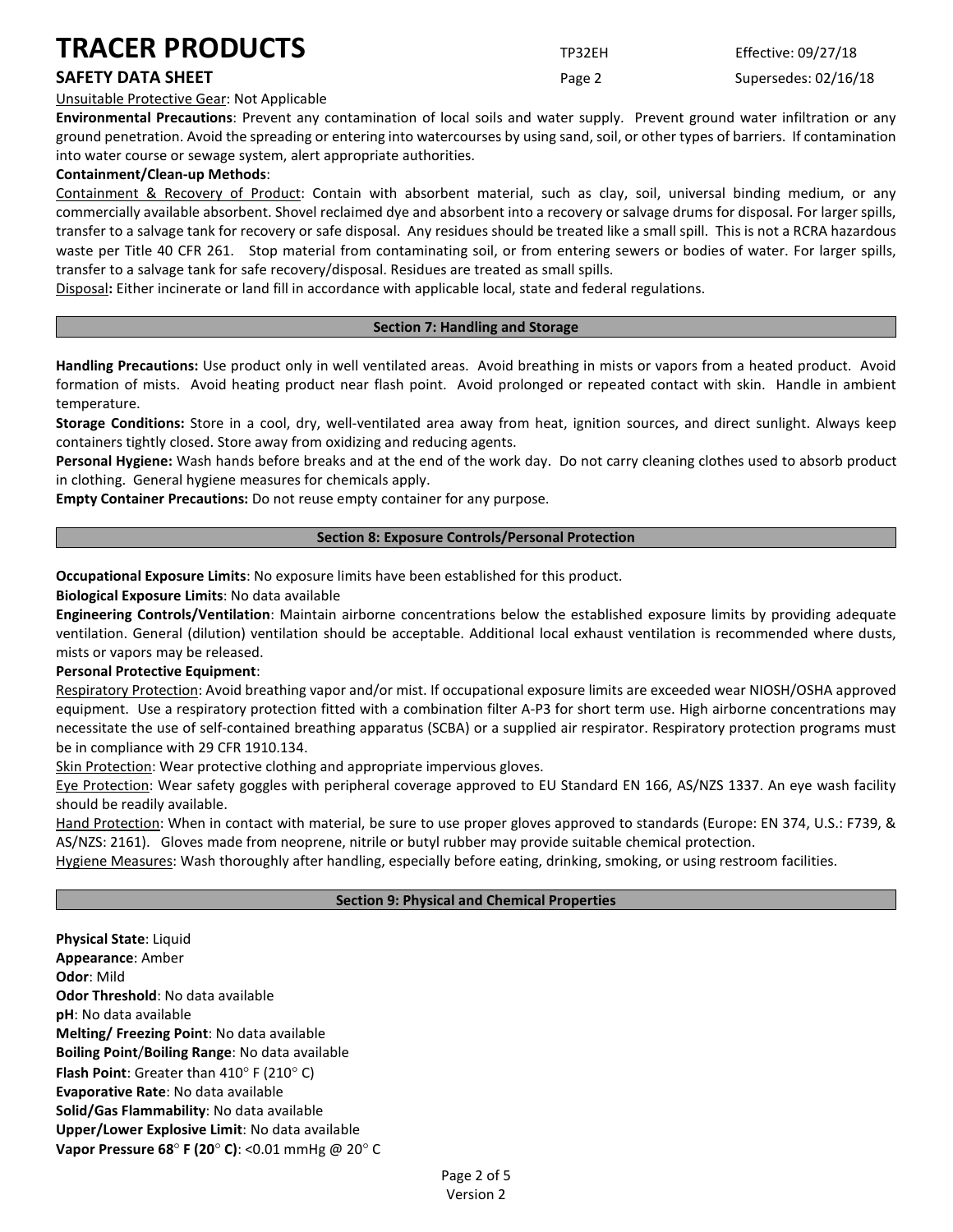# **SAFETY DATA SHEET SHEET Page 3** Supersedes: 02/16/18

**Vapor Density (Air=1)**: No data available **Relative Density**: 0.947 **Solubility in Water**: Insoluble **Partition Coefficient: n-octanol/water**: No data available **Auto-ignition Temperature**: No data available **Decomposition Temperature**: No data available **Viscosity at 40°C: 29.3cSt** Viscosity at 100°C: No data available

# **Section 10: Stability and Reactivity**

**Reactivity**: This product is non-reactive under ambient conditions

Stability: Stable under normal conditions of use. Can decompose slowly with localized heating over 300°C

**Conditions to Avoid**: High temperatures & a source of ignition. Toxic fumes may be released if product is heated above decomposition point.

**Incompatible Materials**: Strong Acids, Strong oxidizing agents, and Reducing agents Hazardous Decomposition Products: In the event of combustion, CO and CO<sub>2</sub> will be formed.

**Hazardous Polymerization**: Will not occur

## **Section 11: Toxicological Information**

| Oral LD <sub>50</sub>       | Rat    | >5,000            |
|-----------------------------|--------|-------------------|
| Dermal LD <sub>50</sub>     | Rabbit | >2,000            |
| Inhalation LC <sub>50</sub> | Rat    | No data available |
| Eye Irritation              | Rabbit | Not an Irritant   |
| Skin Irritation             | Rabbit | Not an Irritant   |

**Carcinogenicity**: According to ACGIH, IARC, NTP, and OSHA, this product is not a hazardous carcinogen to humans.

**Sensitization:** This product is not classified as a sensitizer

**STOT-single exposure**: This product is not classified as a specific organ toxicant

**STOT-repeated exposure**: This product is not classified as a specific organ toxicant

**Genetic Toxicity:** This product is not classified as a genetic toxin

**Aspiration Hazard**: This product is not classified as an aspiration hazard

**Likely Routes of Exposure**: Eyes, skin and respiratory tract

**Symptoms**:

Eye Contact: May cause mild irritation

Skin Contact: May cause mild irritation

Inhalation: May cause mild irritation

Ingestion: May cause mild irritation

# **Section 12: Ecological Information**

# **Toxicity**:

| .                                      |                   |  |
|----------------------------------------|-------------------|--|
| Fish LL <sub>50</sub> 96hr mg/l        | >1,000            |  |
| Crustacean LL <sub>50</sub> 96hr. mg/l | No data available |  |
| Algae NOEL 72hr. mg/l                  | No data available |  |

**Persistence & Degradability**: No data available **Bioaccumulation Potential**: No data available **Mobility in Soil**: No data available

### **Section 13: Disposal Considerations**

**General Statements:** Federal regulations may apply to empty container. State and/or local regulations may be different.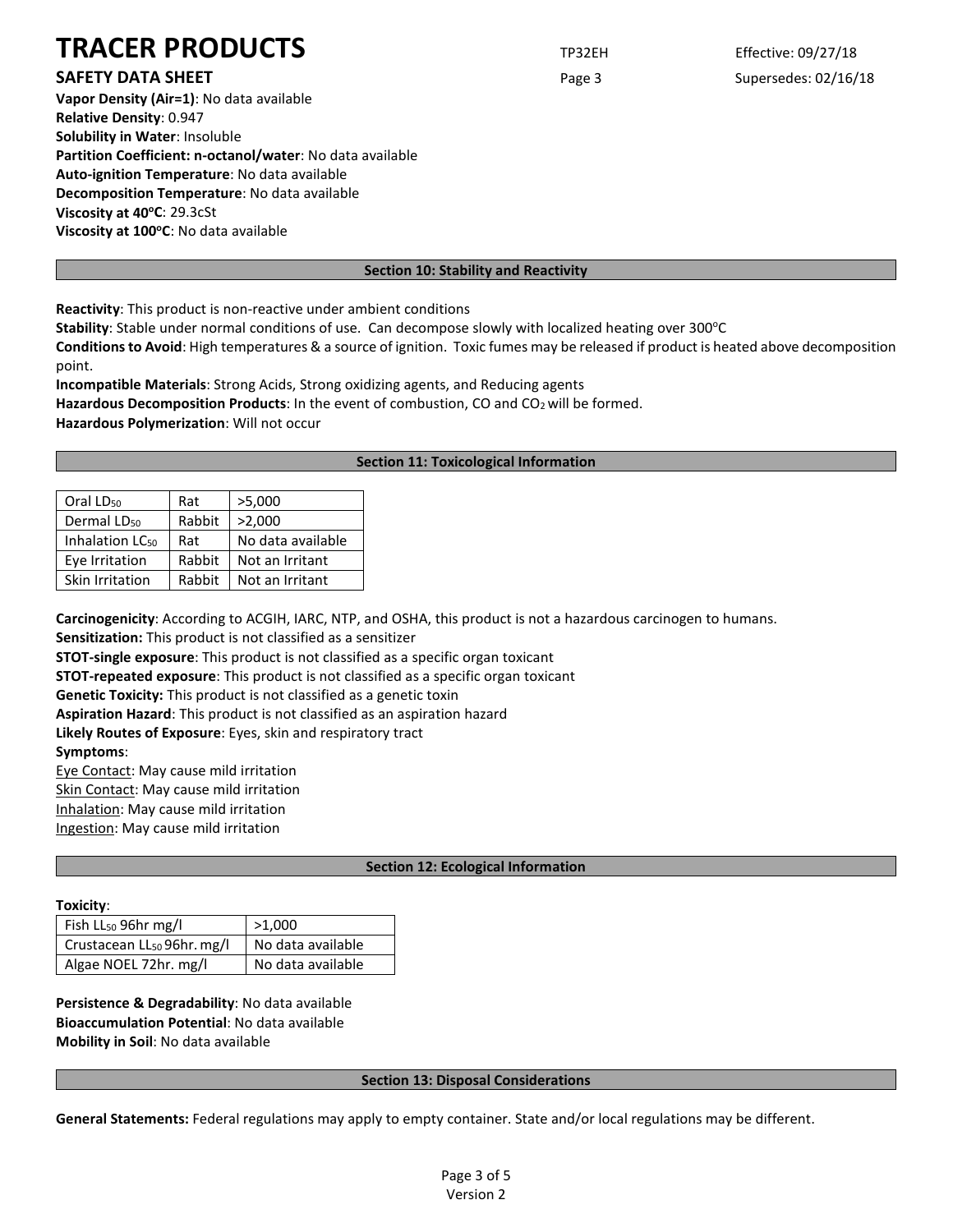# **SAFETY DATA SHEET** SUPERFOUR SAFET ASSEMBLY 2000 For the Page 4 Supersedes: 02/16/18

**Disposal:** Recover or recycle if possible, otherwise, dispose of in accordance with all local, state, and federal regulations. Sewage disposal is discouraged

**Special Instructions:** Be sure to contact the appropriate government environmental agencies if further guidance is required. Do not remove labels from container until container is cleaned properly. Containers can be reused or disposed of by landfill or incineration if appropriate to local law. Water with cleaning agents is required

**Hazardous Waste Number:** Not a RCRA hazardous waste

# **Section 14: Transportation**

**General Comments**: This product is not classed as hazardous or regulated for transport under 49 CFR, IATA/ICAO, or IMDG **49 CFR:**

**DOT Shipping Name:** Not Regulated **DOT Label:** Not Applicable **DOT Identification No.:** Not Applicable; Nonregulated shipments by air under 49 CFR, IATA/ICAO AND IMO **UN Proper Shipping Name:** Not Applicable **Transport Hazard Class:** Not Applicable **Packing Group:** Not Applicable **Classification Code:** Not Applicable **Transport by Road/Rail (ADR/RID): Environmental Hazard:** Not Applicable **Tunnel Restriction Code:** Not Applicable **Transport by Sea (IMDG): Marine Pollutant:** Not Applicable **Environmental Hazard:** Not Applicable **Transport by Air (IATA): Special Precautions for User:** Unless otherwise specified, general measures for safe transport must be followed **Transport in Bulk:** Non-dangerous material according to transport regulations

# **Section 15: Regulatory Information**

| Inventory                                                                     | <b>Status</b> |
|-------------------------------------------------------------------------------|---------------|
| <b>U.S. TSCA Inventory</b>                                                    | Listed        |
| <b>Canadian Domestic Substances List (DSL)</b>                                | Listed        |
| <b>Australian Inventory of Chemical Substances (AICS)</b>                     | Listed        |
| <b>European Inventory of Existing Commercial Chemical Substances (EINECS)</b> | Listed        |
| Japan Inventory of Existing and New Substances (ENCS)                         | Listed        |
| <b>Korea Existing Chemical Inventory (KECI)</b>                               | Listed        |
| <b>China Inventory of Existing Chemical Substances (IECSC)</b>                | Listed        |
| <b>Philippine Inventory of Chemicals (PICCS)</b>                              | Listed        |

**SARA Title III Information**: This product contains no chemicals subject to the reporting requirements of Section 313 of the emergency planning and community right to know act.

**SARA - Section 302-Extremely Hazardous Substances:** No regulated ingredients.

**SARA - Section 302-Reportable Quantity:** None.

**SARA - Section 311/312-Hazard Categories:**

Fire Hazard: No

Sudden Release of Pressure Hazard: No

Reactivity Hazard: No

Immediate (Acute) Health Hazard: Yes

Delayed (Chronic) Health Hazard: No

**Section 313-Toxic Chemicals:** No regulated ingredients

**State Right-To-Know:** No regulated ingredients

**Clean Air Act Amendments - Ozone-Depleting Chemicals:** No regulated ingredients

**CONEG:** This product is in compliance with CONEG (total cadmium, chromium, lead and mercury <100ppm

Page 4 of 5 Version 2

**Inventory Status:**